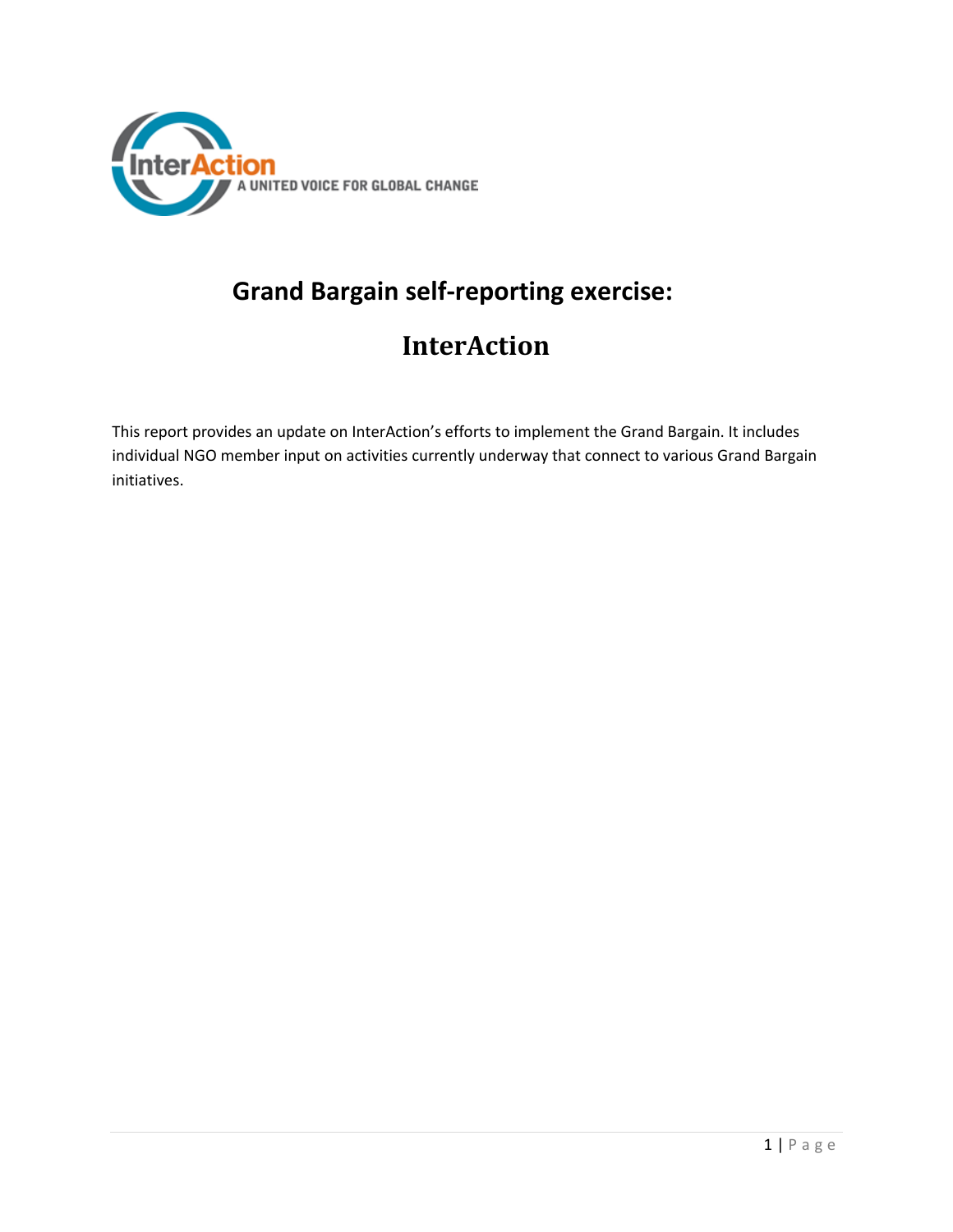# **Work Stream 1 - Transparency**

#### **1. Baseline (only in year 1)**

Where did your organisation stand on the work stream and its commitments when the Grand Bargain was signed?

InterAction's commitment to transparency and openness precedes the Grand Bargain. As of 2015, InterAction was publishing data to International Aid Transparency Initiative (IATI) standards and this data can be viewed through the IATI Registry or through a visualization on [NGO Aid Map,](http://ngoaidmap.org/organizations/172) hosted and managed by InterAction. InterAction also adopted an open information policy in October 2014. InterAction regularly advocates to its membership to adopt IATI standards. InterAction continues to pursue research and opportunities to synthesize and share lessons learned on maximizing efficiencies and innovation in data collection and use. For example, in partnership with UNHCR's Division for Program Manage and Support (DPSM), InterAction developed a concept note and panel for the annual UNHCR-NGO Consultations on the use of social media to supplement data collection in urban environments, drawing on the expertise of Translators without Borders and InterNews.

#### **2. Progress to date**

Which concrete actions have you taken (both internally and in cooperation with other signatories) to implement the commitments of the work stream?

Some of InterAction NGO members reported that they are conducting internal reviews on their ability to adopt IATI standards and increase reporting. Other NGOs indicated that they have launched dashboards for local partnerships that strengthen open-data sharing.

#### **3. Planned next steps**

What are the specific next steps which you plan to undertake to implement the commitments (with a focus on the next 2 years)?

Recognizing that not all NGOs report to IATI, InterAction advocates for NGOs to adopt IATI standards. Publishing information to IATI requires an organization-wide commitment and considerable systems change. The process can be extensive and some NGOs may lack adequate resources to adopt the IATI standard. Multiple NGOs reported they are conducting internal reviews of capacity to use IATI and increase FTS reporting, as well as ongoing initiatives to increase transparency with local partners.

#### **4. Efficiency gains (optional for year 1)**

Please indicate, qualitatively, efficiency gains associated with implementation of GB commitments and how they have benefitted your organisation and beneficiaries.

#### **5. Good practices and lessons learned (optional for year 1)**

Which concrete action(s) have had the most success (both internally and in cooperation with other signatories) to implement the commitments of the work stream? And why?

Some of these initiatives would benefit from the development of common definitions on how to calculate the percentage of humanitarian programming delivered in the form of cash and standard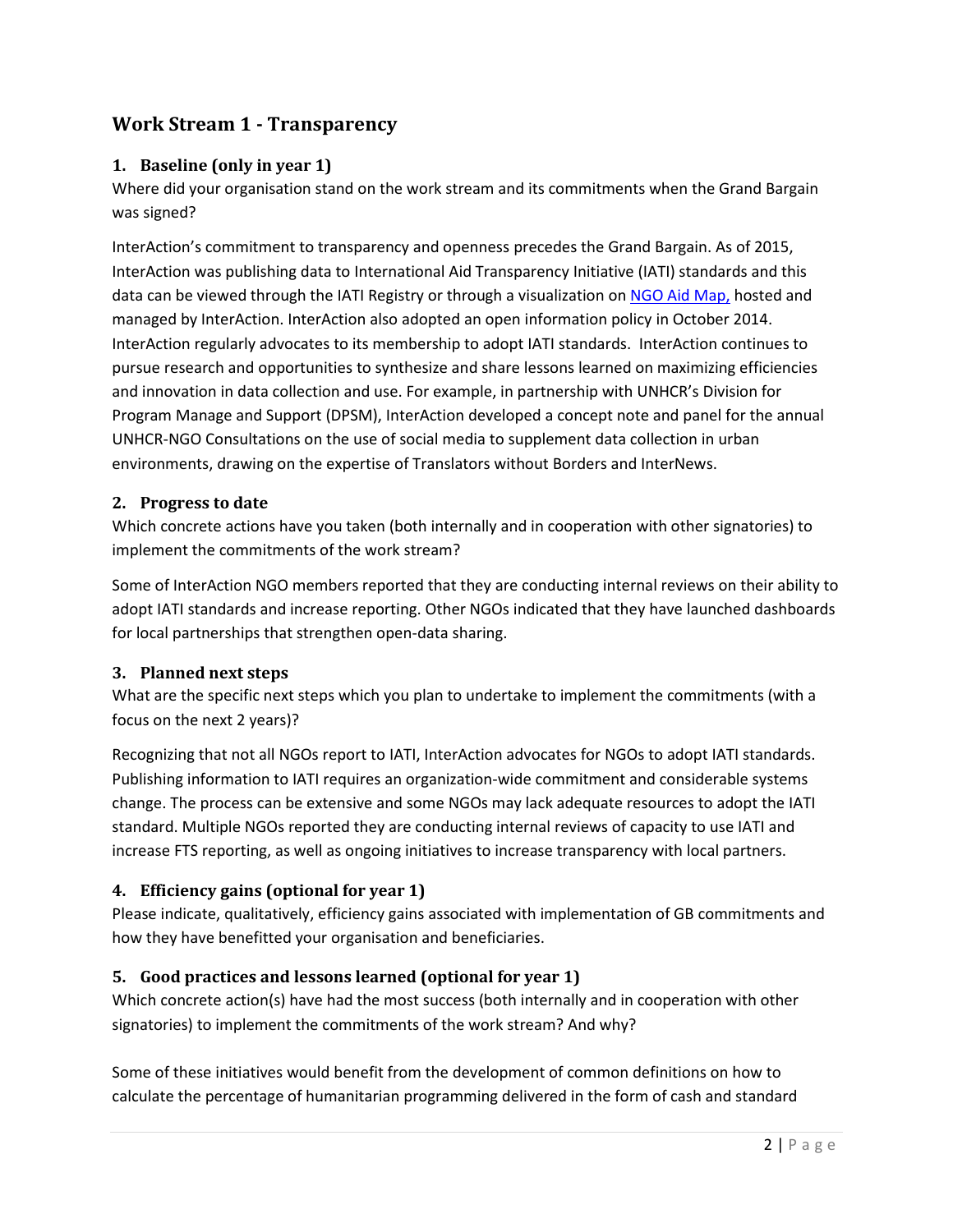categorizations for the types of cash transfer programming. This will support NGO efforts to identify and quantify the value of different types of CTP interventions.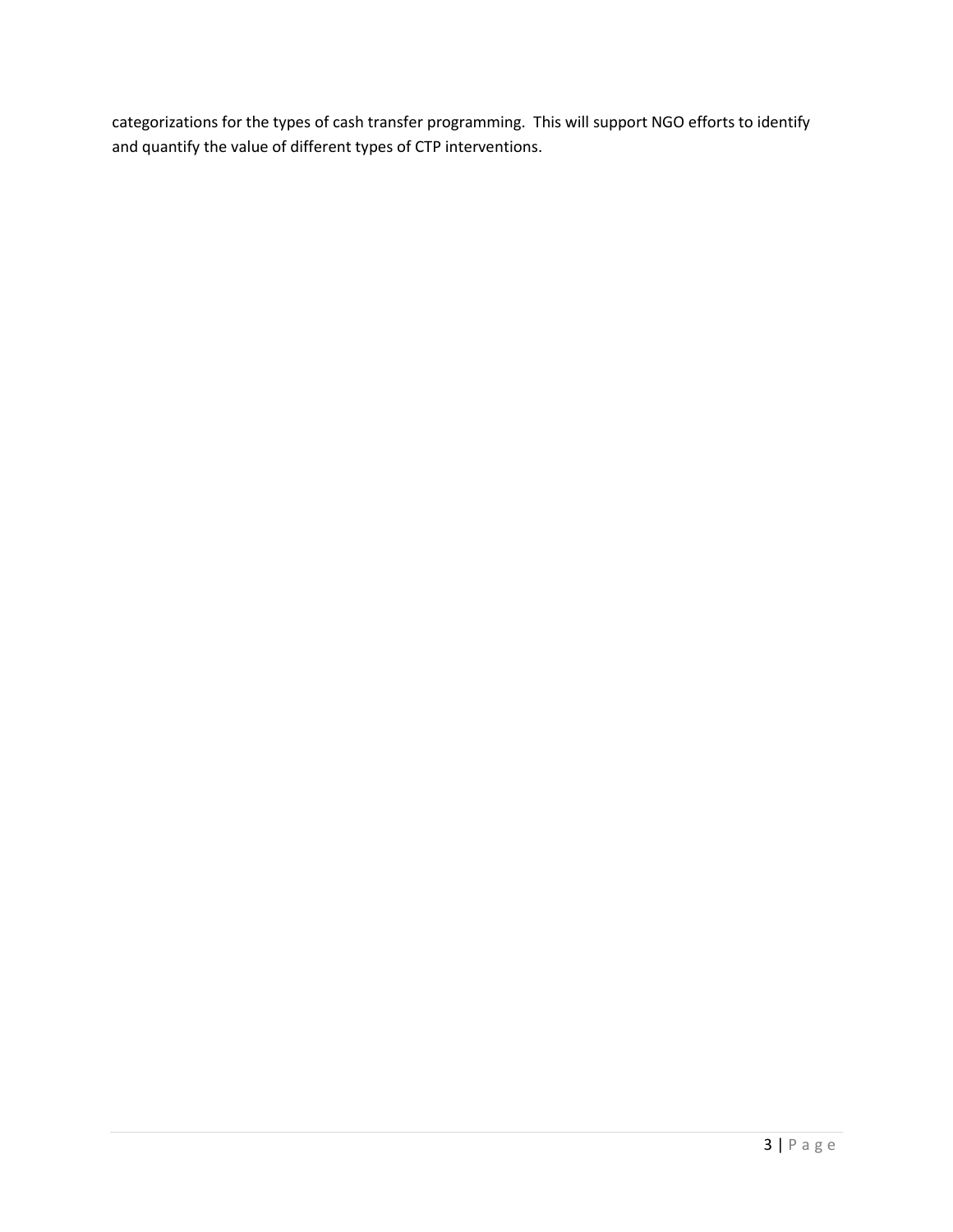# **Work Stream 2 - Localization**

#### **1. Baseline (only in year 1)**

Where did your organisation stand on the work stream and its commitments when the Grand Bargain was signed?

Since 2014, InterAction and ICVA, in partnership with UNCHR and the U.S. State Department's Bureau for Population Refugees and Migration (PRM), in order to strengthen partnership via the High Commissioner's Structured Dialogue completed 17 workshops on partnership strengthening at the suboffice and country-office level. These types of platforms are critical to ensuring continued investment in the long-term capacity of local NGO and CSO partners and effectively raising their profile through greater transparency in partnership. InterAction's members reported that they perform strongly in localization in some contexts, particularly where civil society is strong. Some of InterAction's members reported having a defined approach (capacity building, institutional strengthening and accompaniment) and established and tested tools and guidance for staff, partners and other organizations that facilitate partnerships.

#### **2. Progress to date**

Which concrete actions have you taken (both internally and in cooperation with other signatories) to implement the commitments of the work stream?

In 2016, an InterAction and ICVA commissioned review analyzed Lessons Learned 2014-2016 on the Institutionalization of the HC's Structured Dialogue. The recommendations included important points around strengthening partnership by continuing to create dedicated space for discussing partnership at the field level between UNHCR and NGOs. InterAction views collaborative dialogues as central to bringing a frontline perspective to the system, building a culture of shared partnership, and making investments in one another's institutional capacities.

Additionally, InterAction and its membership have routinely provided input on various localization discussions. For example, InterAction coordinated member inputs on a localization marker concept paper developed within the Humanitarian Financing Task Team. On the margins of the Habitat 3 conference in Quito, Ecuador, InterAction, its members and several local government officials conducted a networking event on the integrated neighborhood approach at Habitat 3. In addition, InterAction facilitated a shelter and settlements training for local partners. InterAction continues to prioritize incorporating insight from a range of frontline response actors. During field missions, InterAction teams have systematically included consultations with national and local NGOs to better understand and assess their role as protection actors, involvement and influence within the coordination structure, and varied needs to bring their perspective and experience to bear on policymaking.

Multiple InterAction members reported having pursued efforts focused on localization in the past year including developing internal positions and guidance on localization and assessing the best methods to best track funding globally to local partners.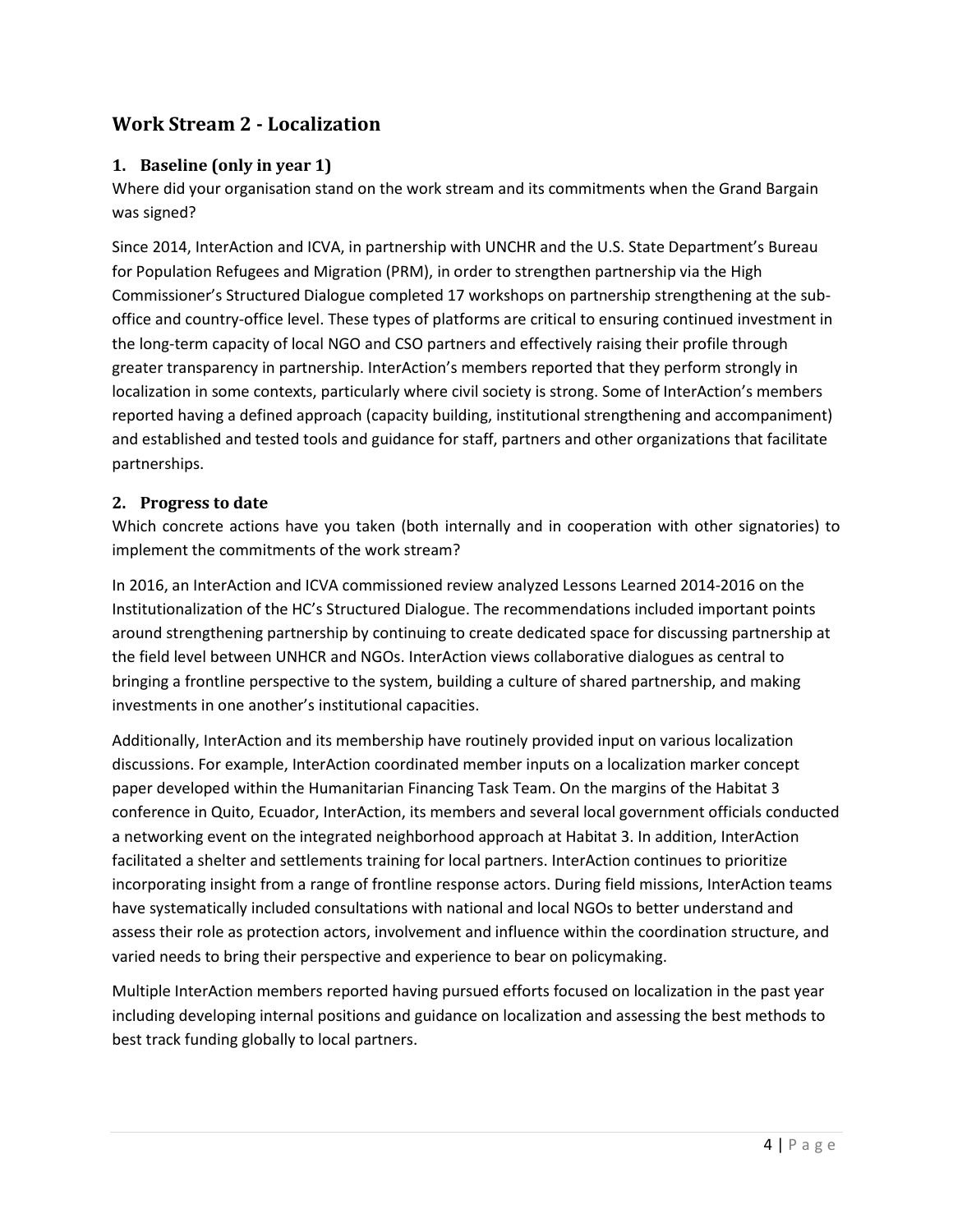#### **3. Planned next steps**

What are the specific next steps which you plan to undertake to implement the commitments (with a focus on the next 2 years)?

InterAction will continue to introduce localization within its existing work where there is alignment. For example, InterAction will host a conversation on localization at its annual NGO Coordination workshop. InterAction plans to develop a research proposal on how INGOs and their downstream partners share and manage risk and associated trade-offs.

Some of InterAction's members who were not signatories to the Grand Bargain, but signatories to the [U.S. NGO Commitments to the WHS](https://www.interaction.org/document/us-ngo-commitments-world-humanitarian-summit) which have strong connectivity to various Grand Bargain work streams, have extensive plans for partnership and capacity strengthening in the years to come. A few examples of next steps that were reported included commitments to leverage private resources for multi-year humanitarian capacity strengthening for partners, developing a more robust Monitoring, Evaluation, Accountability and Learning (MEAL) for partnership and capacity strengthening, developing internal and external guidance and tools for effective partnership and capacity strengthening, and modifying internal financial and partner tracking tools to measure the total percentage of global budgets channeled through local actors.

## **4. Efficiency gains (optional for year 1)**

Please indicate, qualitatively, efficiency gains associated with implementation of GB commitments and how they have benefitted your organisation and beneficiaries.

## **5. Good practices and lessons learned (optional for year 1)**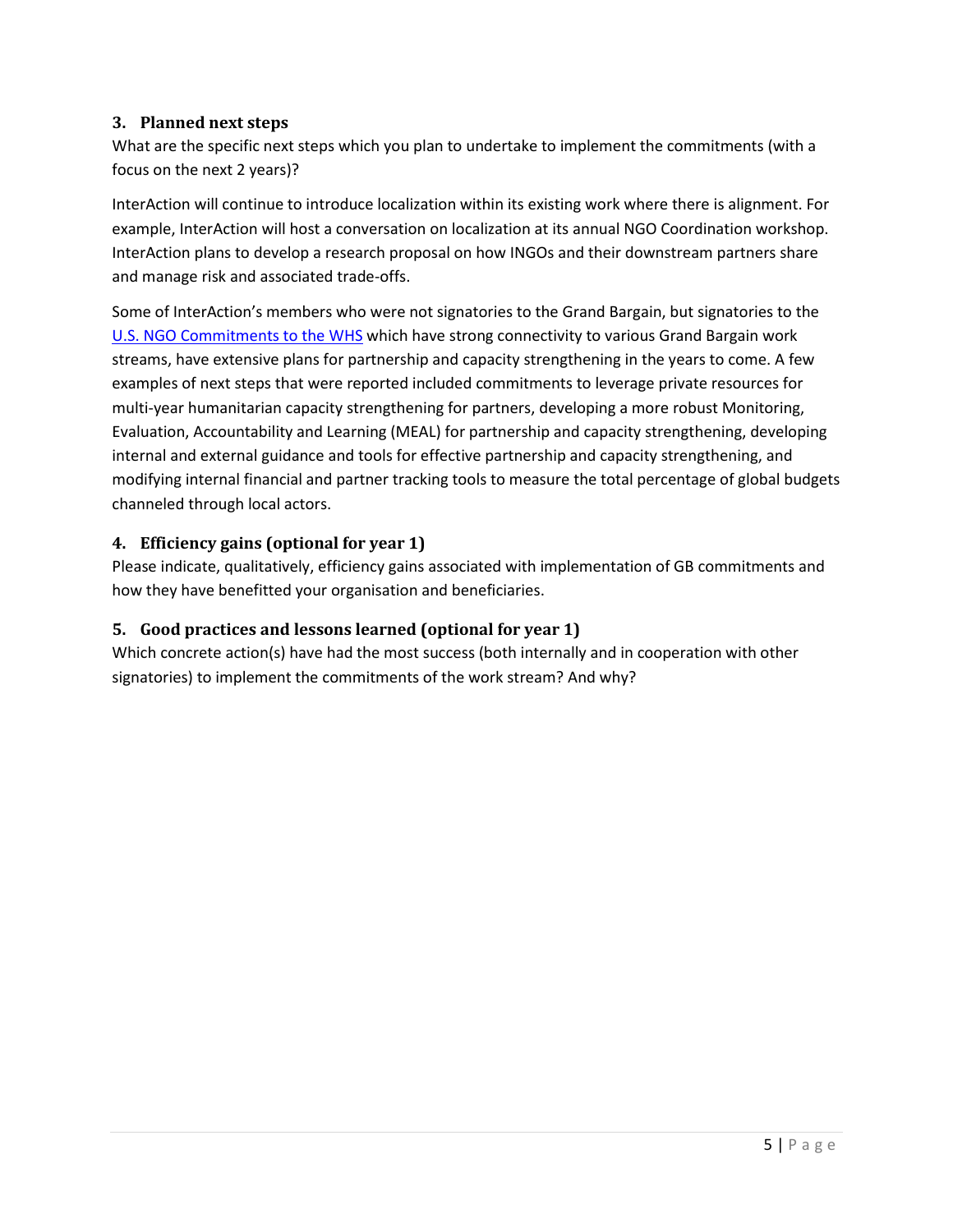# **Work Stream 3 - Cash**

#### **1. Baseline (only in year 1)**

Where did your organisation stand on the work stream and its commitments when the Grand Bargain was signed?

InterAction and its members have a history of engaging and leading discussion related to using cash as a modality in humanitarian contexts both through consortia members' participation with CaLP and by convening thought leaders in the US. For example, in 2014, InterAction hosted a workshop on cash programming in humanitarian contexts and developed multiple case studies among which included a scoping study on electronic transfer preparedness in the Philippines, cash transfers and protection considerations for programs in Jordan, and coordination challenges related to CTP.

#### **2. Progress to date**

Which concrete actions have you taken (both internally and in cooperation with other signatories) to implement the commitments of the work stream?

Last year, InterAction supported a small urban learning program designed to facilitate peer-to-peer learning on good, replicable practices within urban areas. The last learning visit focused on cash; two representatives from a local NGO in Greece spent a week with members of the Lebanon Cash Consortia to learn from their experience. The local NGO has since launched their own cash-card assistance program in Greece (supported by UNHCR and the EU) to support Syrian refugees and other peoples on the move.

InterAction's members continue to dedicate resources to learning from and scaling cash interventions where context appropriate. InterAction's members participate in a range of cash learning initiatives from global platforms like the Electronic Cash Transfer Learning Action Network (ELAN) to program specific learning opportunities. Some examples of some of InterAction's members include changes to financial tracking tools to better calculate and report on volume of humanitarian programming that uses cash, training local partners in cash modalities to improve preparedness and local capacities, and pursuing research opportunities of how cash can meet the needs of vulnerable groups in, in particular women and girls.

#### **3. Planned next steps**

What are the specific next steps which you plan to undertake to implement the commitments (with a focus on the next 2 years)?

Examples of some of InterAction's members forward planning on next steps include dedicating more staff and resources to advancing cash-based modalities, launching cash-readiness initiatives, developing toolkits and SoPs to support field analysis and program design, revising internal policies to support cash uptake in programming, adopting a stronger learning strategy in relation to existing programs using cash modalities, and expanding participation in global learning knowledge platforms such as CaLP and ELAN.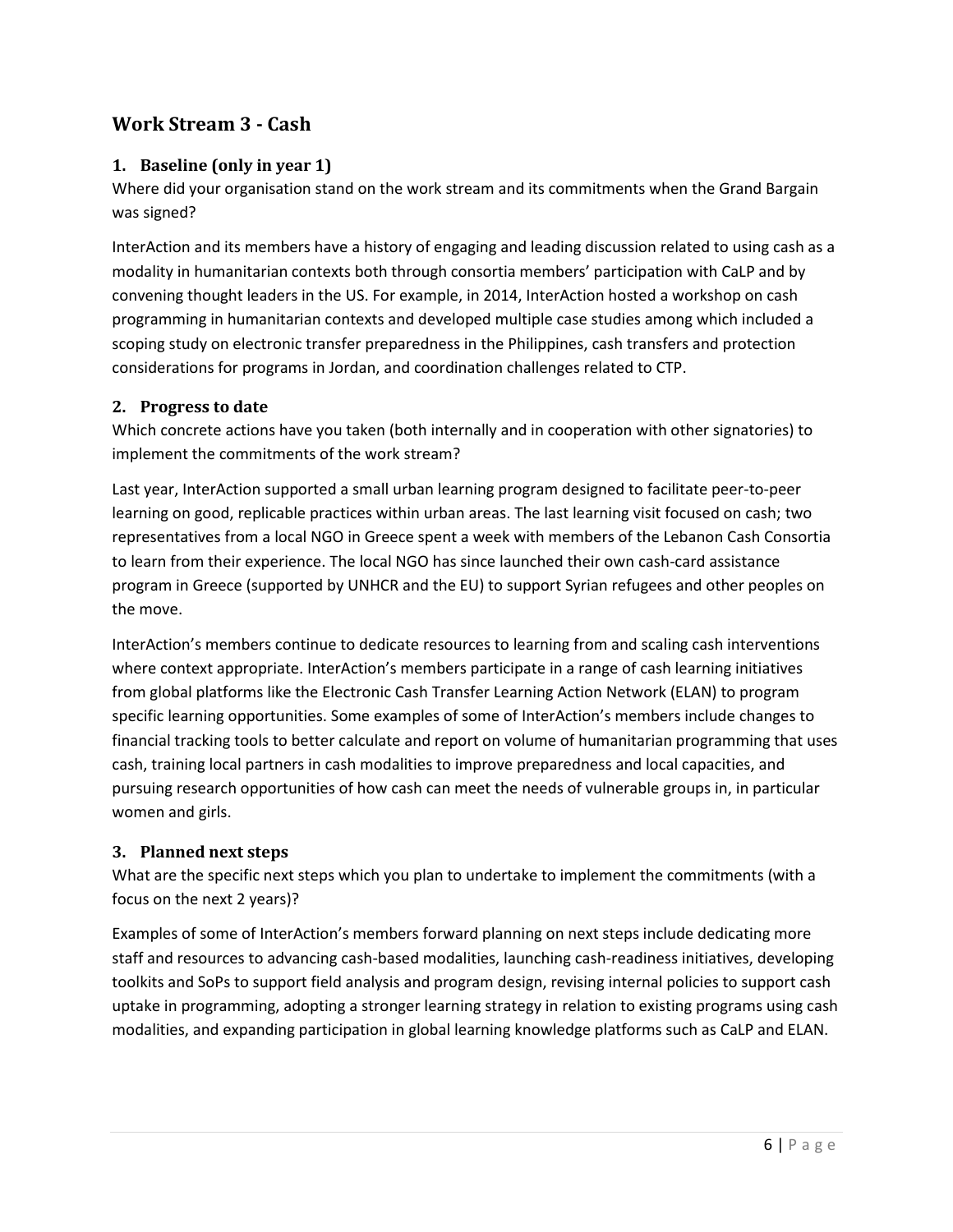## **4. Efficiency gains (optional for year 1)**

Please indicate, qualitatively, efficiency gains associated with implementation of GB commitments and how they have benefitted your organisation and beneficiaries.

#### **5. Good practices and lessons learned (optional for year 1)**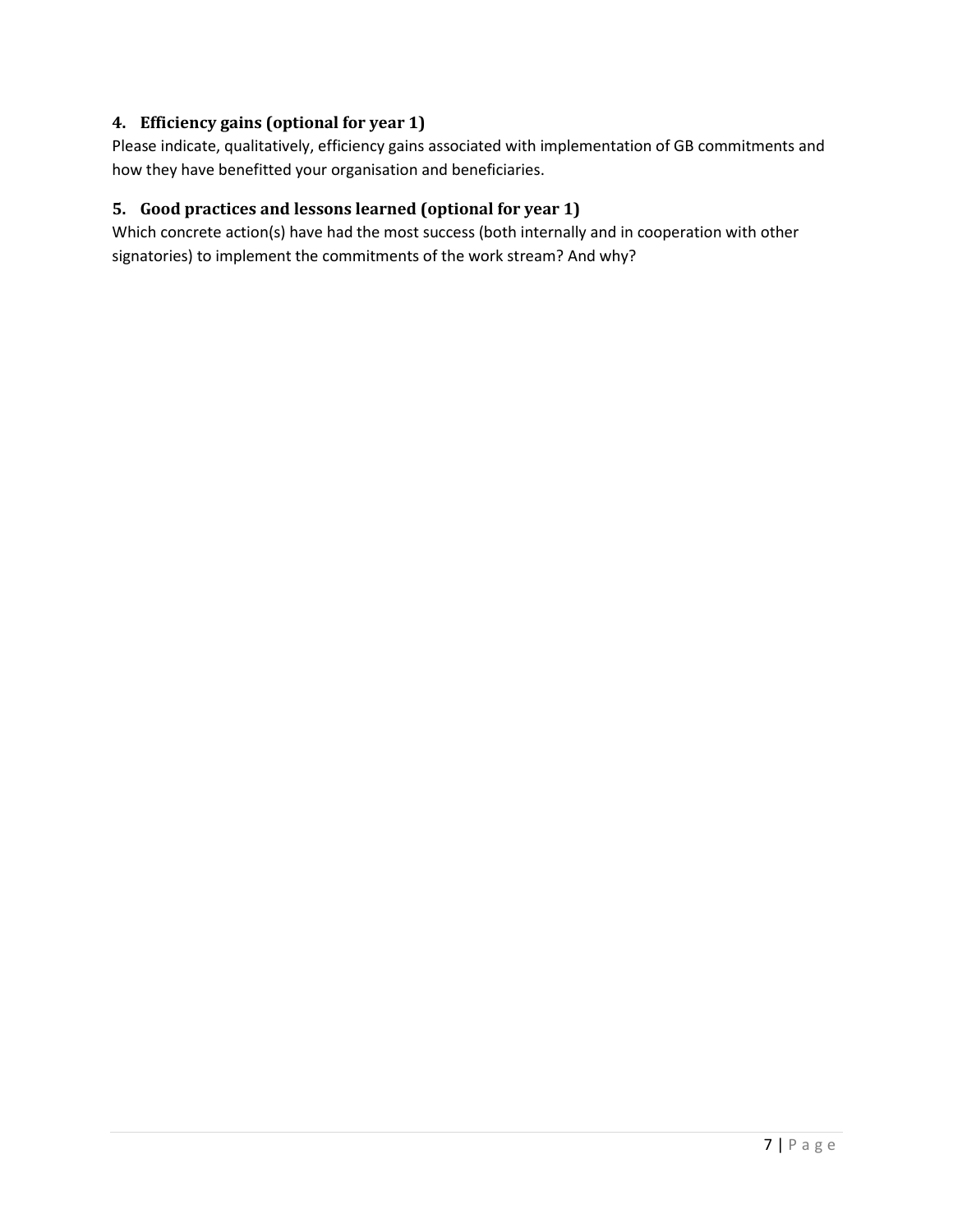# **Work stream 4 – Management Costs**

#### **1. Baseline (only in year 1)**

Where did your organisation stand on the work stream and its commitments when the Grand Bargain was signed?

Since 2014, InterAction, in collaboration with ICVA, has led a program to improve UNHCR-NGO Collaboration for more effective protection, assistance and durable solutions. The collaboration aims to institutionalize key partnership initiatives. InterAction views this collaboration as critical to key objectives in the Management costs work streams, namely around harmonizing partnership agreements and providing transparent and comparable costs structures. One NGO member had already commissioned a study on donor conditions.

#### **2. Progress to date**

Which concrete actions have you taken (both internally and in cooperation with other signatories) to implement the commitments of the work stream?

InterAction engages with members to facilitate feedback and input on the rollout of UNHCR's Framework for Implementing Partners. InterAction has facilitated member feedback in relation to the harmonization of partnership agreements and partner assessments and the development of UNHCR's partner portal. InterAction convened input and provided guidance on the partner portal and harmonization initiatives pursued jointly by UNHCR, UNICEF and WFP. InterAction regularly convenes member feedback on new policies such as UNHCR's procurement policy and its draft guidance on partnership agreements.

#### **3. Planned next steps**

What are the specific next steps which you plan to undertake to implement the commitments (with a focus on the next 2 years)?

InterAction, in partnership with HIAS and UNHCR, will facilitate the annual survey o[n UNHCR-NGO](http://www.unhcr.org/ngo-consultations/ngo-consultations-2016/2016-NGO-UNHCR-Partnership-Survey.pdf)  [Implementing Partnerships](http://www.unhcr.org/ngo-consultations/ngo-consultations-2016/2016-NGO-UNHCR-Partnership-Survey.pdf), examining the progress being made systemically to strengthen partnership between UNHCR and NGOs in the field. The survey solicits the perspective of UNHCR and NGOs along key points within the planning and grant-making process. In light of the UNHCR-led efforts at harmonizing grant-making processes amongst UNHCR, UNICEF and WFP, the survey will include questions on usage and expectations moving forward for the Partner Portal, the online platform intended to be the 'one-stop-shop' for partners to find solicitations and manage their portfolios for the three agencies named above. Findings will be shared within various Grand Bargain work streams (namely the *Reducing Management Costs* but also *Reporting* and potentially *Localization*) as well as at the annual UNHCR-NGO consultations, with UNHCR's Partnership Unit, UNHCR's Implementing Partner Management Service (IPMS), Regional Bureaus to facilitate country-level follow-up on specific issues, within InterAction and ICVA's memberships, and PRM and other stakeholders.

## **4. Efficiency gains (optional for year 1)**

Please indicate, qualitatively, efficiency gains associated with implementation of GB commitments and how they have benefitted your organisation and beneficiaries.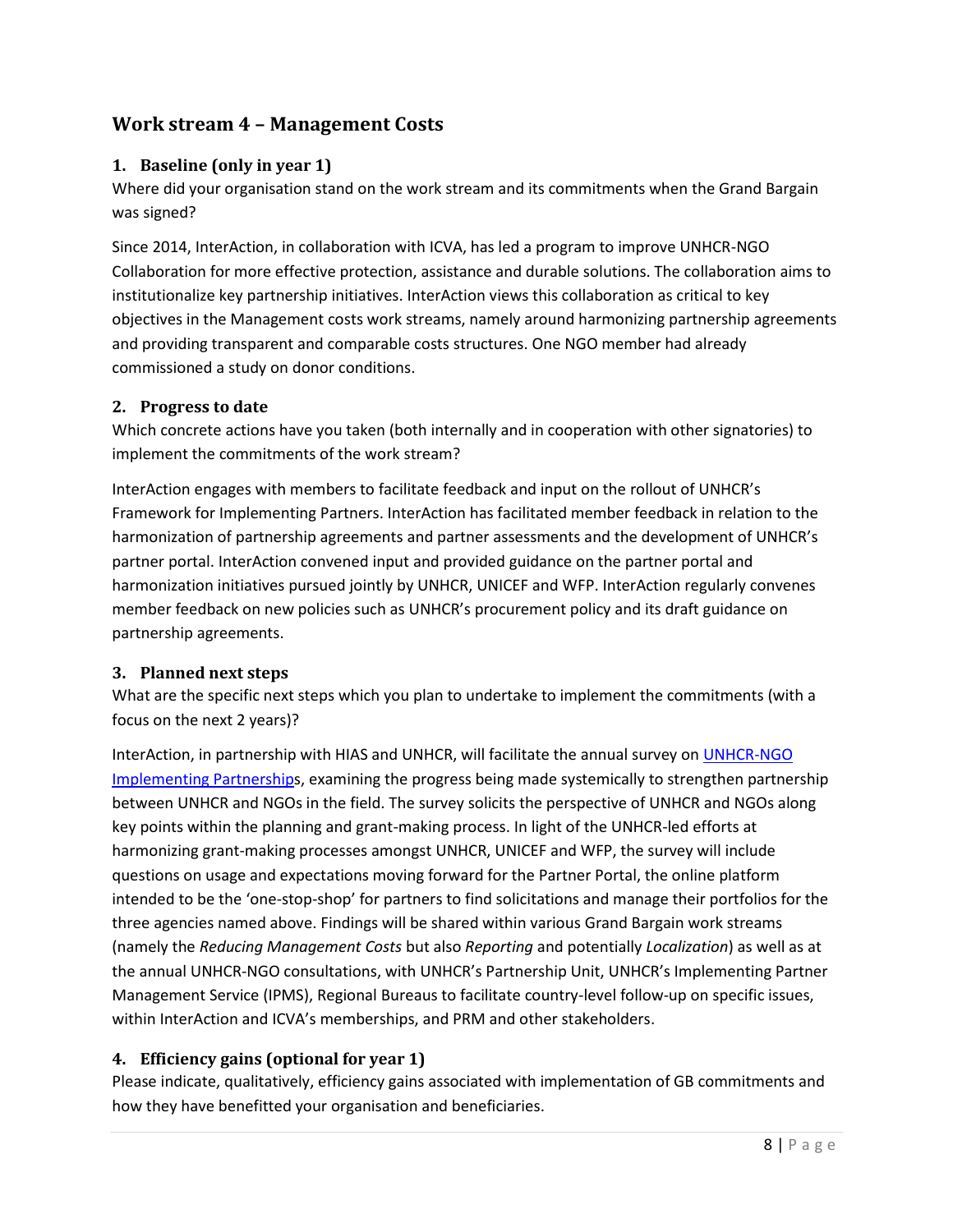## **5. Good practices and lessons learned (optional for year 1)**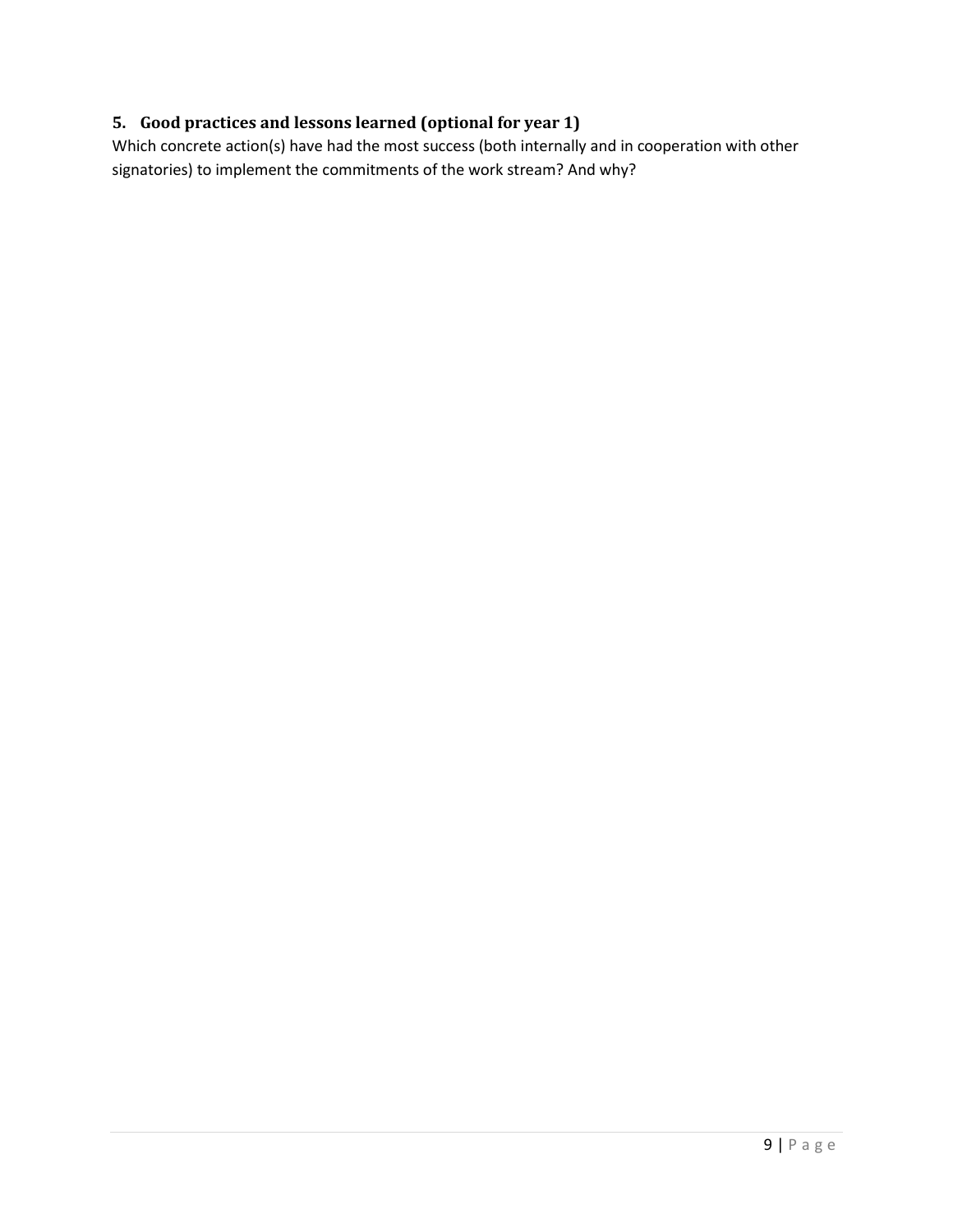# **Work Stream 5 – Needs Assessment**

#### **1. Baseline (only in year 1)**

Where did your organisation stand on the work stream and its commitments when the Grand Bargain was signed?

InterAction dedicates resources and involves its independent specialists to support humanitarian coordination, particularly in relation to where it has relevant technical expertise (e.g. protection and shelter and settlements). For example, in 2016 and 2017 InterAction teams made 4 field missions to incountry NGO Consortia to support the strengthening of analysis, humanitarian collaboration and response planning.

#### **2. Progress to date**

Which concrete actions have you taken (both internally and in cooperation with other signatories) to implement the commitments of the work stream?

While not in direct alignment with Grand Bargain, InterAction's work on advancing a Results-Based Protection framework and activities to roll out and support operationalization of the IASC protection policy reinforces the spirit of various sub-commitments of the Grand Bargain work stream on *Needs Assessments*.

#### **3. Planned next steps**

What are the specific next steps which you plan to undertake to implement the commitments (with a focus on the next 2 years)?

In 2017 and 2018, InterAction will launch a formal Learning Network to promote results-based and outcome-oriented approaches to protection, document and disseminate examples, facilitate peer learning, and systematize good practice. This pilot will involve NGO country level teams, NGO HQs, and donors collaborating to implement the key elements of results-based protection: continuous contextspecific analysis, outcome oriented methods, and designing for contribution. Findings from the pilot will be shared with various Grand Bargain work streams (namely *Needs Assessments, Participation Revolution, Multi-Year Financing & Planning, and Humanitarian-Development Engagement)*

InterAction NGOs reported a high-degree of coordination at the field level on assessments citing improvements to community-based disaster preparedness guidance related to local risk and vulnerability mapping, and actively promoting the importance of field-level coordination for assessments.

#### **4. Efficiency gains (optional for year 1)**

Please indicate, qualitatively, efficiency gains associated with implementation of GB commitments and how they have benefitted your organisation and beneficiaries.

## **5. Good practices and lessons learned (optional for year 1)**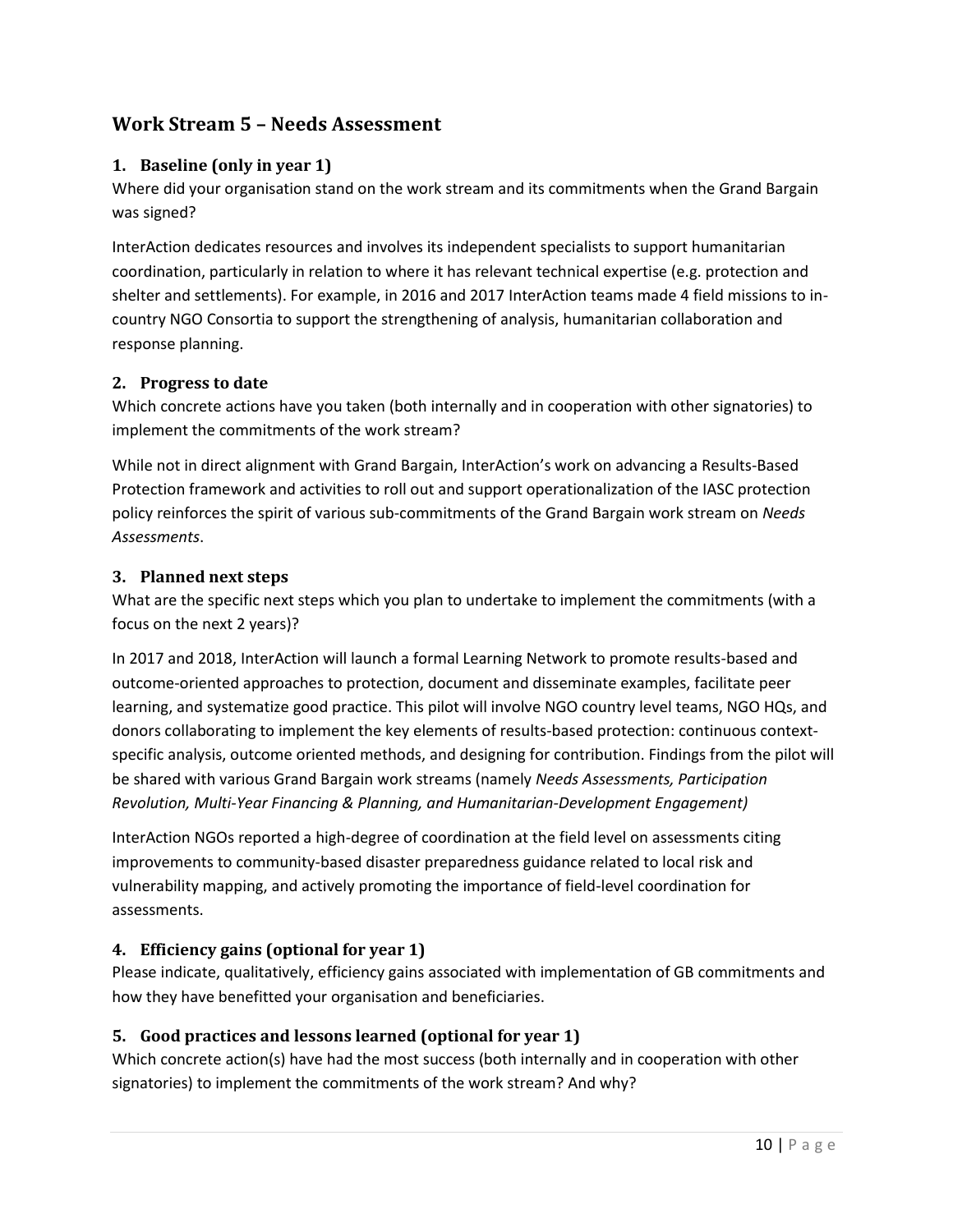# **Work Stream 6 – Participation Revolution**

## **1. Baseline (only in year 1)**

Where did your organisation stand on the work stream and its commitments when the Grand Bargain was signed?

InterAction's commitment in Accountability to Affected Populations (AAP) is best reflected by its extensive engagement on Protection from Sexual Exploitation and Abuse (PSEA). This shows alignment with various commitments within the *Participation Revolution* work stream (e.g. *build systematic links between feedback and corrective action to adjust programming*). Since 2010, InterAction has hosted a suite of open-source training modules and tools developed by an active PSEA Community of Practice that regularly meets to support NGO capacity to address sexual exploitation and abuse, through both prevention and response.

## **2. Progress to Date: Which concrete actions have you taken (both internally and in cooperation with other signatories) to implement the commitments of the work stream?**

InterAction's PSEA working group convenes regularly and is currently working to identify the early warning signs of increased risk of sexual exploitation and abuse in humanitarian response. In 2016, InterAction introduced a discussion module on SEA for InterAction's annual workshop for global NGO Consortia, reaching more 15 representatives from 13 NGO consortia bodies. Multiple of InterAction's members noted that accountability to affected populations a centerpiece to humanitarian programs, noting that they currently have established beneficiary feedback mechanisms embedded in MEAL frameworks, established commitments to protection mainstreaming, and an approach that orients analysis around context specific considerations and local input.

## **3. Planned next steps**

What are the specific next steps which you plan to undertake to implement the commitments (with a focus on the next 2 years)?

InterAction's thematic working groups will continue to advocate to improve leadership, governance and cluster/sector mechanisms to ensure that aid is responsive and accountable to people and communities affected by crises. For example, InterAction's GBV Working Group recently submitted a comprehensive series of recommendations to UNFPA to collectively strengthen our collective efforts to respond to and prevent GBV. InterAction will evaluate to what extent it can engage with the Participation Revolution work stream's plan of action, assessing where linkages can be built. Some of InterAction's members noted efforts to strengthen area-based coordination are expected to help advance aims to build participation and strengthen accountability. Additionally, some members plan to strengthen capacity building initiatives with the Core Humanitarian Standard, providing input on the work stream's forthcoming Plan of Action, and developing an online training module on MEAL in Emergencies that includes a section on Accountability.

## **4. Efficiency gains (optional for year 1)**

Please indicate, qualitatively, efficiency gains associated with implementation of GB commitments and how they have benefitted your organisation and beneficiaries.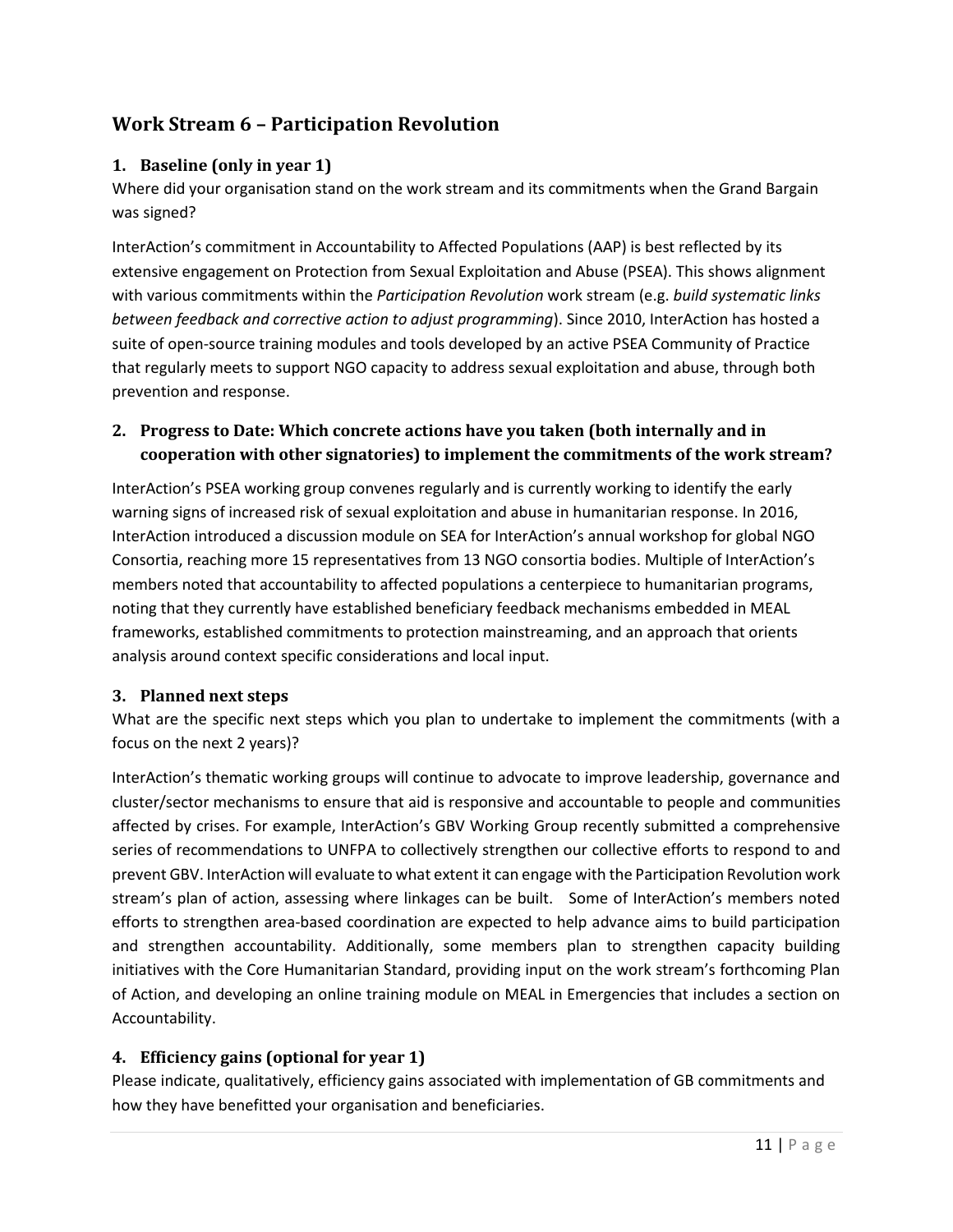## **5. Good practices and lessons learned (optional for year 1)**

Which concrete action(s) have had the most success (both internally and in cooperation with other signatories) to implement the commitments of the work stream? And why?

InterAction members noted that there are established beneficiary feedback mechanisms in many programs, but tracking and coordination around feedback follow-up, and the quality of follow-up and response remains challenging.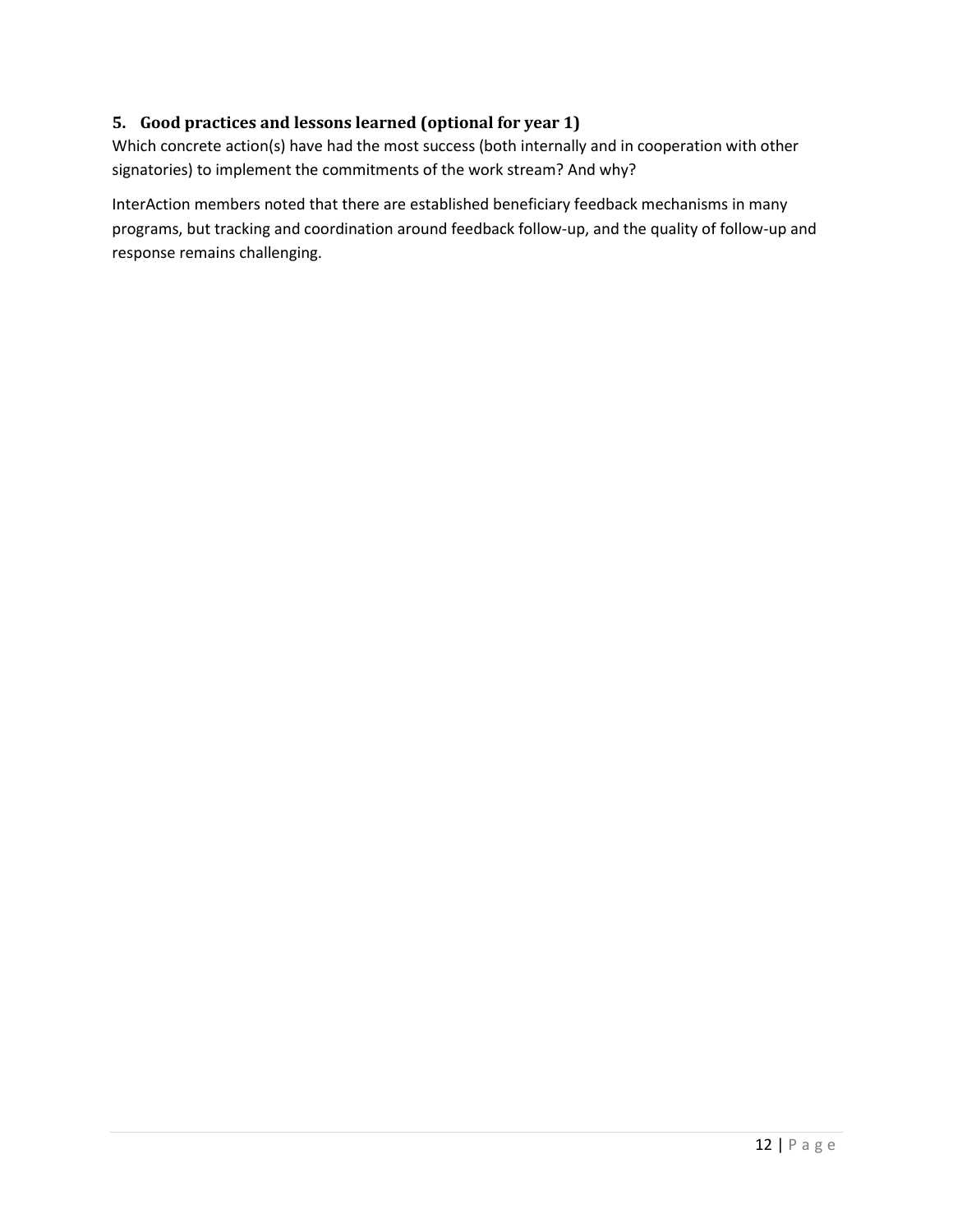# **Work stream 7 - Multi-year Planning and Funding**

## **1. Baseline (only in year 1)**

Where did your organisation stand on the work stream and its commitments when the Grand Bargain was signed?

InterAction is not currently actively engaged on this work stream.

#### **2. Progress to date**

Which concrete actions have you taken (both internally and in cooperation with other signatories) to implement the commitments of the work stream?

## **3. Planned next steps**

What are the specific next steps which you plan to undertake to implement the commitments (with a focus on the next 2 years)?

InterAction will be consulting with its membership to assess where it is best placed to engage in this work stream. NGOs reported that they would like to contribute to discussions on the benefits of multiyear funding and build connectivity between complimentary GB work streams.

## **4. Efficiency gains (optional for year 1)**

Please indicate, qualitatively, efficiency gains associated with implementation of GB commitments and how they have benefitted your organisation and beneficiaries.

## **5. Good practices and lessons learned (optional for year 1)**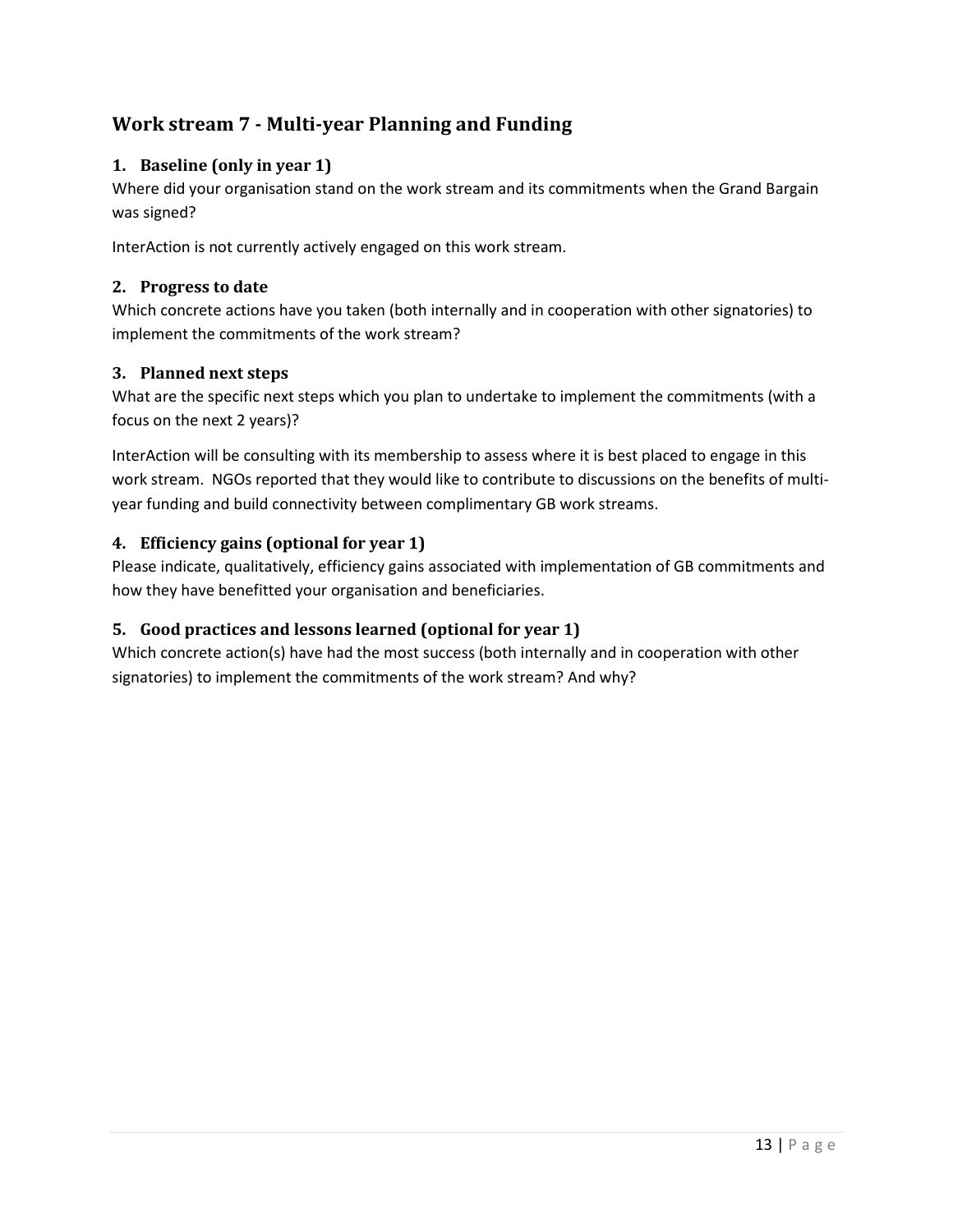# **Work Stream 8 - Earmarking/Flexibility**

## **1. Baseline (only in year 1)**

Where did your organisation stand on the work stream and its commitments when the Grand Bargain was signed?

InterAction is not currently engaged actively on this work stream.

#### **2. Progress to date**

Which concrete actions have you taken (both internally and in cooperation with other signatories) to implement the commitments of the work stream?

## **3. Planned next steps**

.

What are the specific next steps which you plan to undertake to implement the commitments (with a focus on the next 2 years)?

## **4. Efficiency gains (optional for year 1)**

Please indicate, qualitatively, efficiency gains associated with implementation of GB commitments and how they have benefitted your organisation and beneficiaries.

## **5. Good practices and lessons learned (optional for year 1)**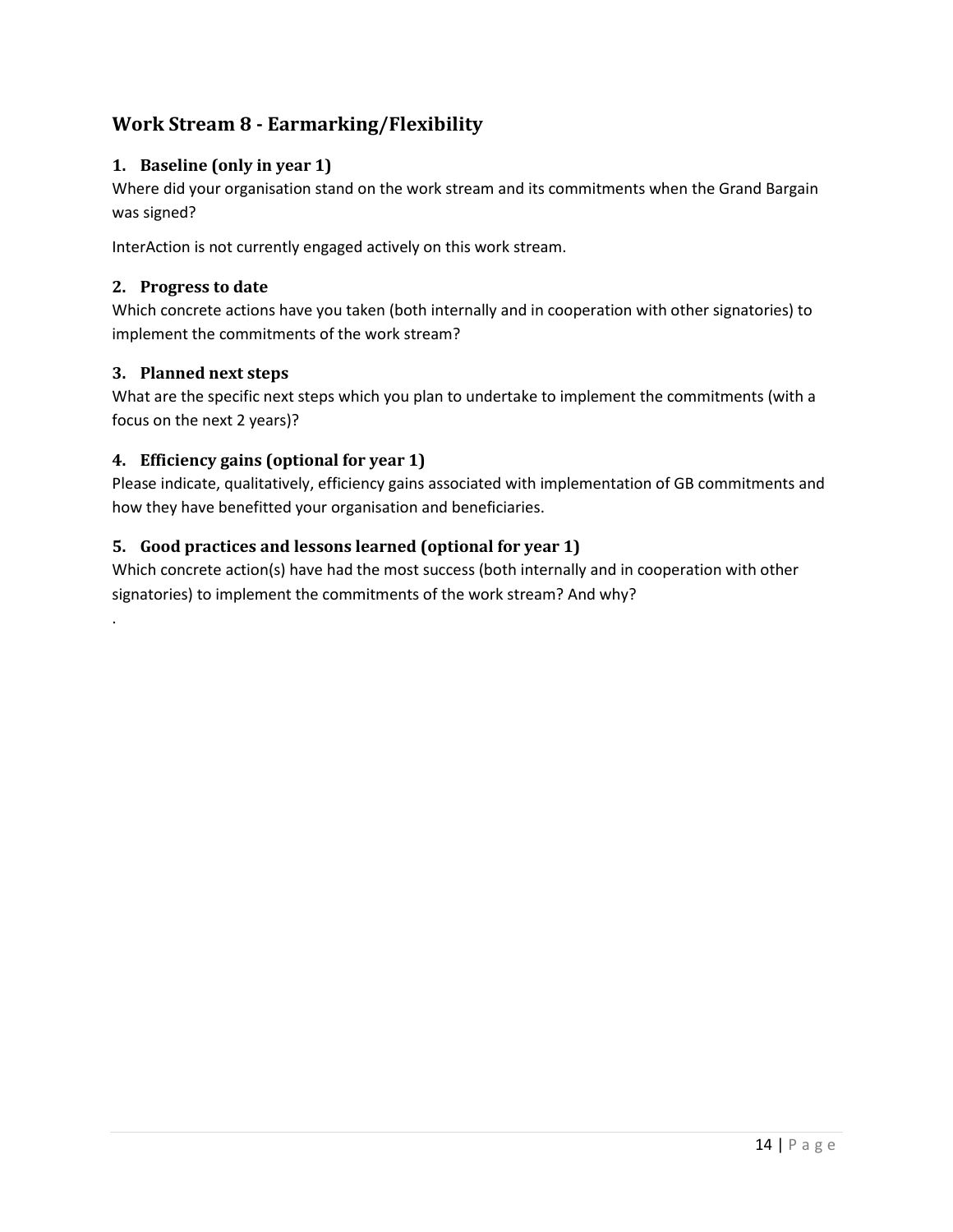# **Work Stream 9 – Reporting Requirements**

## **1. Baseline (only in year 1)**

Where did your organisation stand on the work stream and its commitments when the Grand Bargain was signed?

## **2. Progress to date**

Which concrete actions have you taken (both internally and in cooperation with other signatories) to implement the commitments of the work stream?

Through its structured dialogue with UNHCR, InterAction works systematically to invest in shared institutional capacity and advance simplicity and harmonization through collaborative systems improvements for partners. For example, InterAction has engaged with UNHCR on the development of its partner portal system, working to convene NGOs to provide feedback on the platform and contribute recommendations on refinement and roll-out. In March 2017, InterAction convened an NGO consultation with UNICEF, WFP and UNHCR to discuss the importance of harmonization and simplification of a shared portal. InterAction participated in the Grand Bargain Reporting work stream workshop in March 2017.

## **3. Planned next steps**

What are the specific next steps which you plan to undertake to implement the commitments (with a focus on the next 2 years)?

In 2017, InterAction will continue to engage as needed with the various country-based NGO Forum and other convening mechanisms to provide support around the enhanced framework implementation. InterAction will consult broadly with members around harmonization and simplification of reporting, incorporating feedback and lessons learned into ongoing engagement with UNICEF, UNHCR and WFP as they work towards a common partner framework and more partner assessment and due diligence modalities. InterAction's and its membership stress the importance of both harmonizing and simplifying partner assessments, proposal and budget formats, and reporting formats (narrative and financial). InterAction will continue to work with UNICEF, WFP and UNHCR to enhance partnership and opportunities for systems reform then maximize shared efficiencies. As progress on harmonizing reporting templates gains momentum, InterAction will consult with its membership and NGO networks in the field in order to facilitate greater integration of a frontline perspective in this work stream.

## **4. Efficiency gains (optional for year 1)**

Please indicate, qualitatively, efficiency gains associated with implementation of GB commitments and how they have benefitted your organisation and beneficiaries.

## **5. Good practices and lessons learned (optional for year 1)**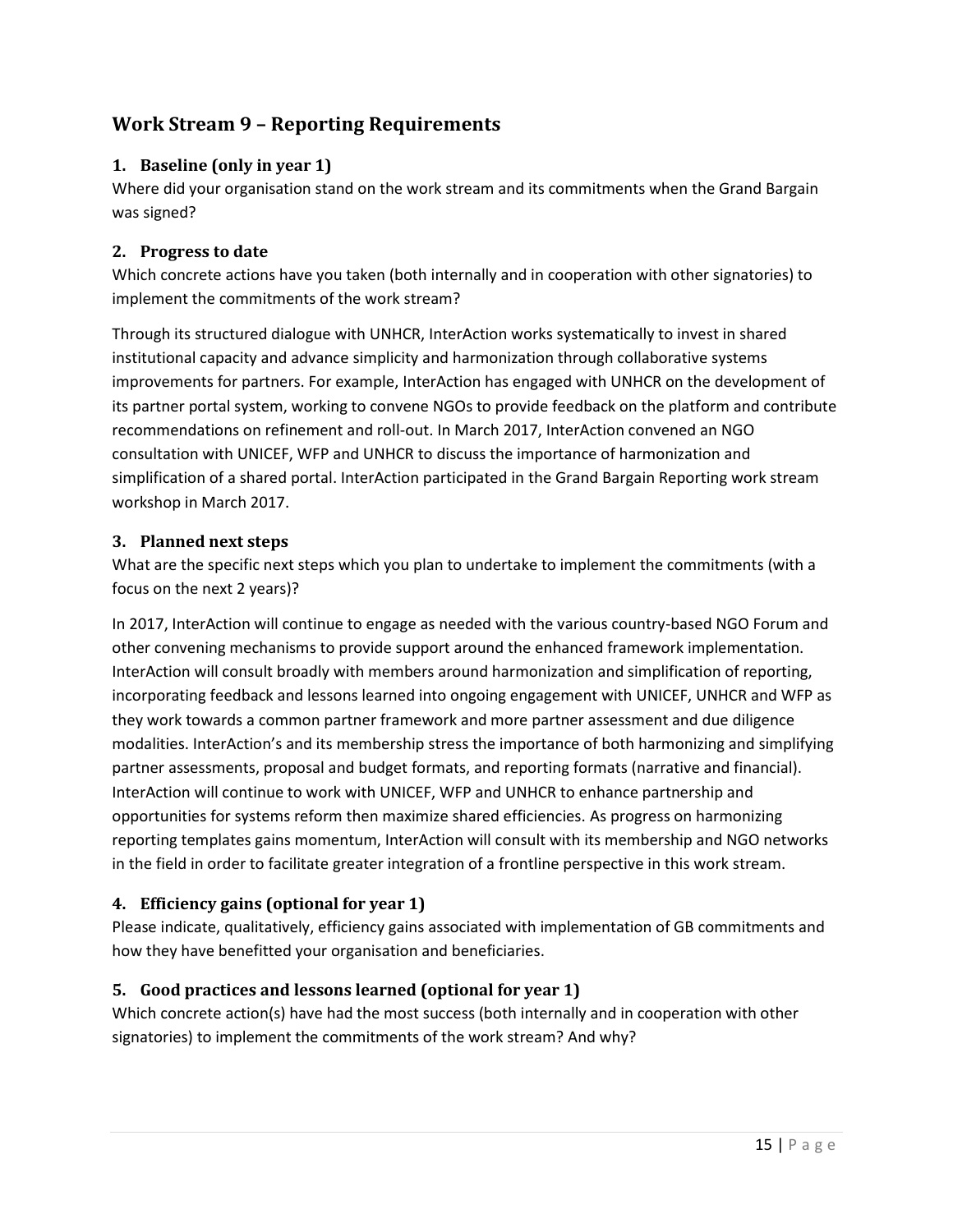# **Work Stream 10 – Humanitarian – Development Engagement**

#### **1. Baseline (only in year 1)**

Where did your organisation stand on the work stream and its commitments when the Grand Bargain was signed?

InterAction had limited engagement on the HDN preceding the Grand Bargain though highlighted it as a commitment at the WHS. Preceding the Grand Bargain, some InterAction members reported an ability to effectively link humanitarian and development programming in several contexts, ensuring programs were able to adopt a resilience and recovery orientation as soon as possible. Some NGOs reported that they integrated emergency preparedness and emergency training into both program design for ongoing development activities but also strategy development for country portfolios.

#### **2. Progress to date**

Which concrete actions have you taken (both internally and in cooperation with other signatories) to implement the commitments of the work stream?

InterAction is working internally to strengthen cross-team functionality and connectivity within its structures. The aim is to better identify interdisciplinary opportunities for collaboration and synergies across development and humanitarian experts and also engage a more robust multi-disciplinary constituency within InterAction's membership and external stakeholders. InterAction's shelter and settlements working group is leading in developing practitioners' knowledge and understanding in relation to settlements and relevant Disaster Risk Reduction (DRR) approaches. In partnership with Global Communities, InterAction released a brief report highlighting the early recovery successes and constraints of the Yogyakarta earthquake shelter response. The SSWG and IA members were successful in highlighting several issues related to humanitarian challenges in urban areas and disaster risk reduction in the final draft of the New Urban Agenda released at the Habitat 3 conference in Quito, Ecuador. InterAction is a member of the IASC's Humanitarian Development Nexus (HDN) Task Team.

In February 2017, InterAction developed two case studies on the HDN focused on DRC and Nigeria. These case studies formed the foundation for a discussion facilitated by InterAction with NGOs, an effort aimed to launch a new dialogue platform related to HDN. The meeting included a series of breakout sessions and group work to unpack different dilemmas and opportunities emerging from the two case study contexts. In March 2017, InterAction launched a Joint Famines Working Group bringing together NGO policy experts and practitioners from both development and humanitarian divisions. These multidisciplinary platforms are critical for collective analysis and partnership that aims to increase prevention, mitigate risk and prepare for early action but also to collectively anticipate and secure resources.

Some NGO members reported they are scaling the integration of risk analysis and preparedness into development programming, examining means of adjusting staffing composition to ensure high-quality technical support along the entire nexus of humanitarian and development interventions, analyzing cash interventions through the lens of social safety net strengthening, and taking into consideration DRR at the programmatic and strategic planning level.